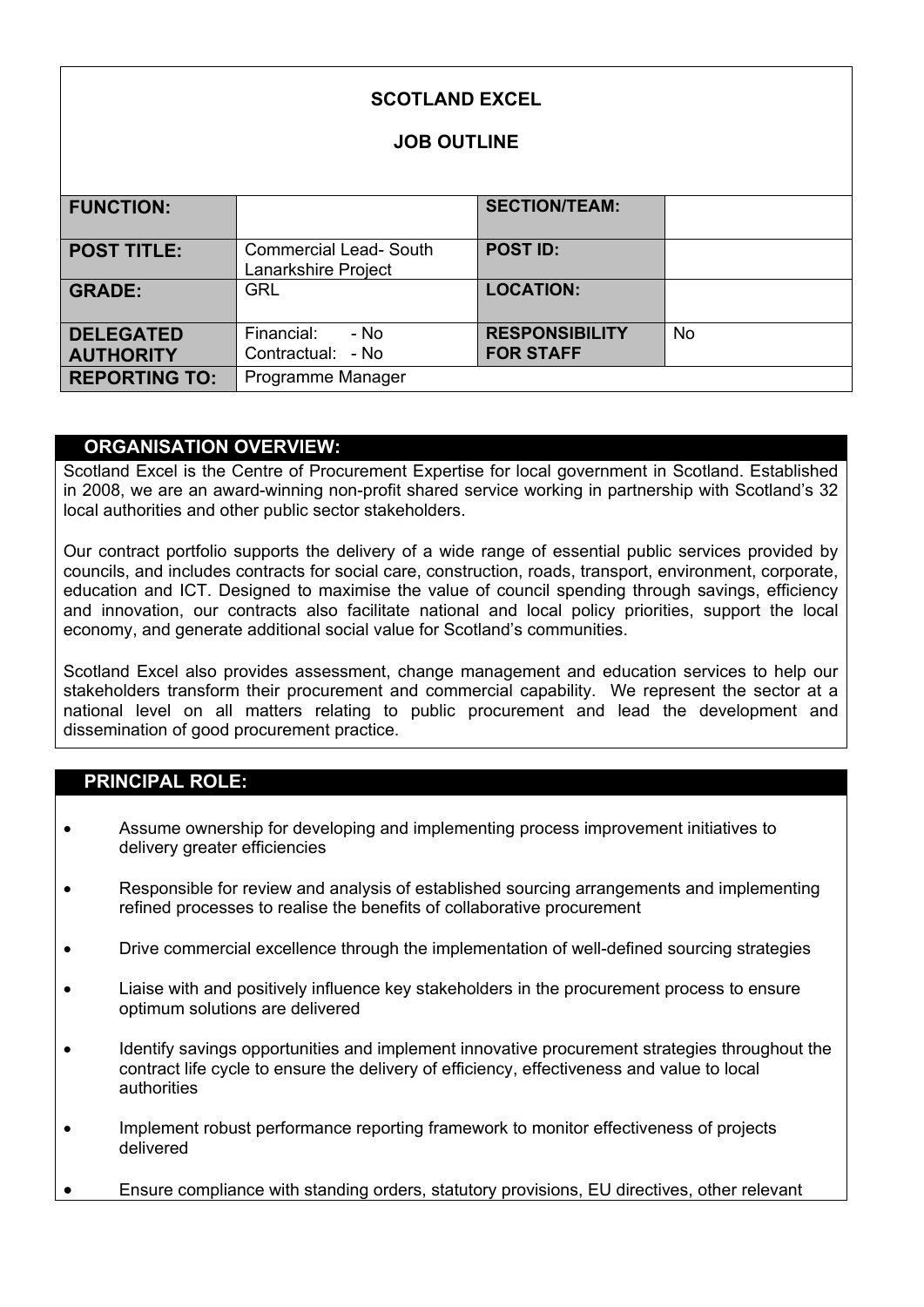## **Key tasks for which the postholder will be responsible:**

- Assess key stakeholder needs in order to manage/develop contract solutions which ensure effective service delivery
- Support sustainable procurement policy and practice in the delivery of contracts to local authorities.
- Identify and develop new sources of supply for relevant commodities or services, conducting supplier appraisals as appropriate
- Lead stakeholder groups to develop and implement innovative procurement strategies, ensuring that key objectives and critical success factors are achieved
- Lead supplier visits in order to achieve effective contract delivery, providing development support where appropriate
- Conduct negotiations with suppliers in accordance with stakeholder policies and procedures, ensuring that key client groups are represented in an effective and professional manner
- Analysis of spend data to develop a clear understanding of contract development and enhancement opportunities
- Through effective use of management information, carry out analysis and management of price variation requests in support of local authority procurement objectives
- Develop, prepare and submit a range of reports required to monitor the performance and effectiveness of suppliers and contracts, recommending action plans for any areas of performance improvement to the Programme Manager
- Identify project deliverables and work with relevant staff to plan the resource and agree the implementation plan for the projects
- Undertake appropriate detailed research and analysis to support business cases and provide project recommendations
- Manage the closure of projects including the handover to the appropriate owner and undertaking a lessons learned review as appropriate
- Monitor developments in new procurement practices and techniques, including e-technologies
- Ensure that own work activities comply with Scotland Excel's commitment to health and safety regulations
- Responsible for implementing Scotland Excel's HR policy, procedures and practices
- Responsible for the direction, coordination, training & development of team members as appropriate, including providing areas of work and monitoring performance